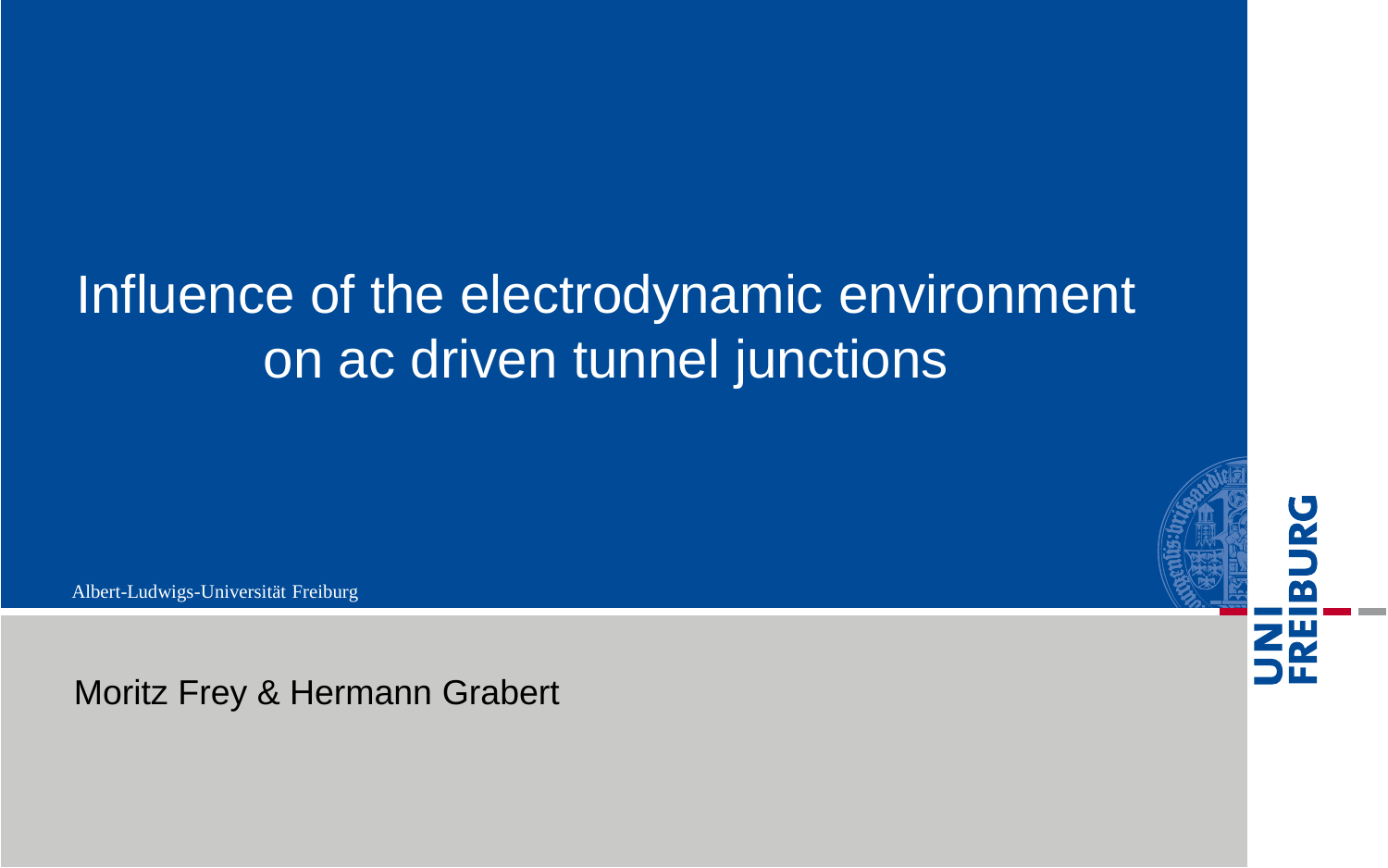# Standard Model of Dynamical Coulomb Blockade

Tunnel element is coupled to an external voltage source via an environmental impedance.

 $\rightarrow$  Environmental modes influence the tunneling current

### **Junction charge:**

 $\dot{Q} = I - I_T$ 



Ac driving: driven environmental modes!





*Circuit diagram of a voltage biased tunneling element*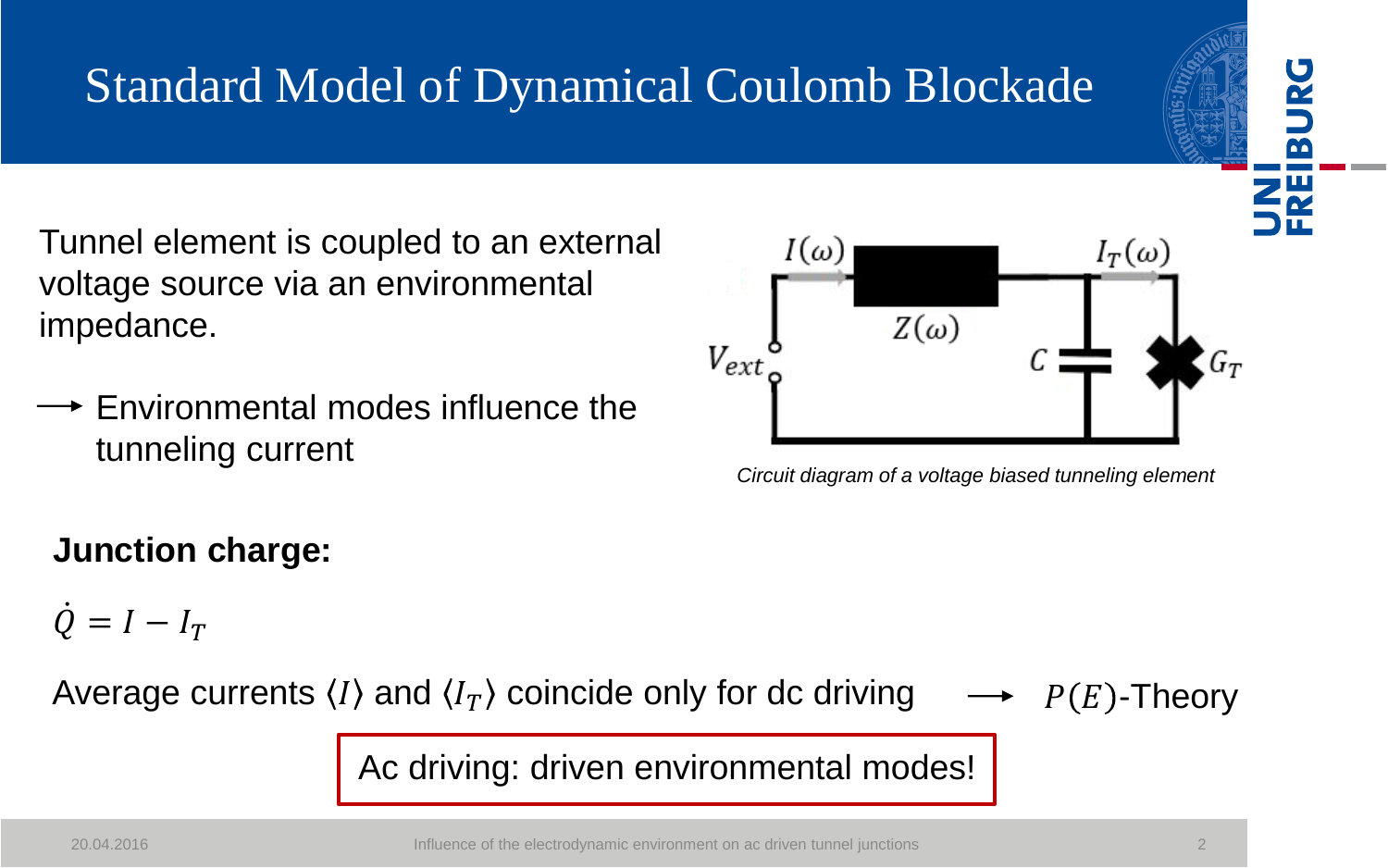## Hamiltonian

Standard Hamiltonian of DCB-Theory:

 $H = H_{el} + H_T + H_{env}$ 

$$
H_{el}=\sum_{k,\sigma}\epsilon_{k\sigma}a_{k\sigma}^{\dagger}a_{k\sigma}+\sum_{q,\sigma}\epsilon_{q\sigma}a_{q\sigma}^{\dagger}a_{q\sigma}
$$



*Circuit diagram of a voltage biased tunneling element*

$$
H_{env}(t) = \frac{Q^2}{2C} + \sum_{n} \left\{ \frac{Q_n^2}{2C_n} + \frac{1}{2L_n} \left(\frac{\hbar}{e}\right)^2 \left[\varphi - \varphi_n - \varphi_{ext}(t)\right]^2 \right\}
$$

contains the phase:  $V_{ext}(t) = \frac{\hbar}{e}$  $\frac{\pi}{e} \dot{\varphi}_{ext}(t)$ 

 $H_T = \Theta e^{-i\varphi} + \Theta^{\dagger} e^{i\varphi}$ with the quasiparticle tunnel operator Э

$$
\theta = \sum_{k,q,\sigma} t_{kq\sigma} a_{k\sigma}^{\dagger} a_{q\sigma}
$$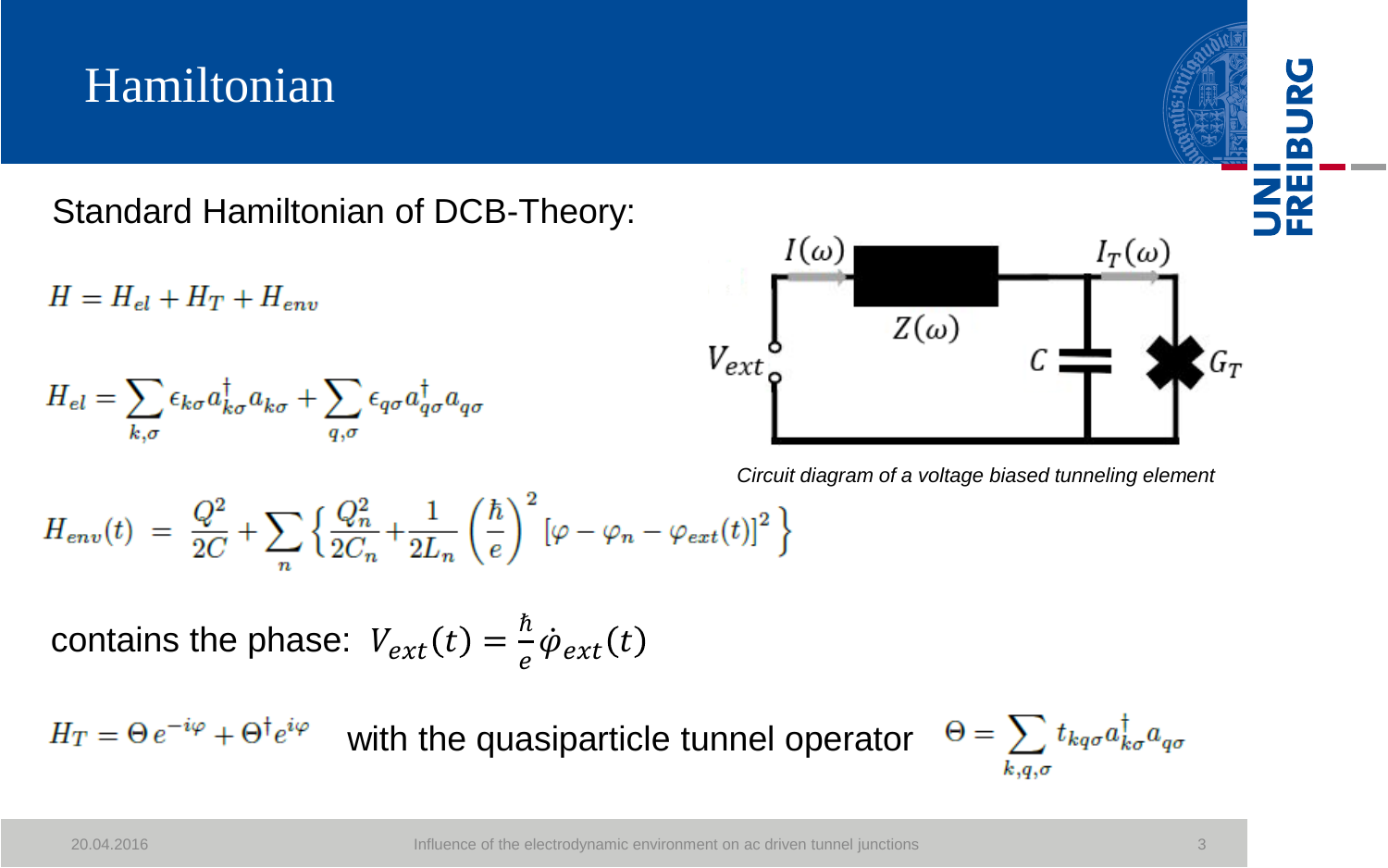## Method

### **Time dependent Hamiltonian:**

Unitary Transformation for dc driving (standard theory):

$$
\mathcal{U}(t) = e^{-iQ\varphi(t)}
$$

A corresponding unitary transformation for ac driving must now involve the environmental modes:

$$
\Lambda(t) \ = \ \exp \left\{ {i\over e} \left[ \bar{\varphi}(t) Q + \sum_n \bar{\varphi}_n(t) Q_n \right] \right\} \ \times \exp \left\{ - {i\hbar\over e^2} \left[ C \dot{\bar{\varphi}}(t) \varphi + \sum_n C_n \dot{\bar{\varphi}}_n(t) \varphi_n \right] \right\}
$$

Average current can then be calculated along lines similar to standard  $P(E)$ -theory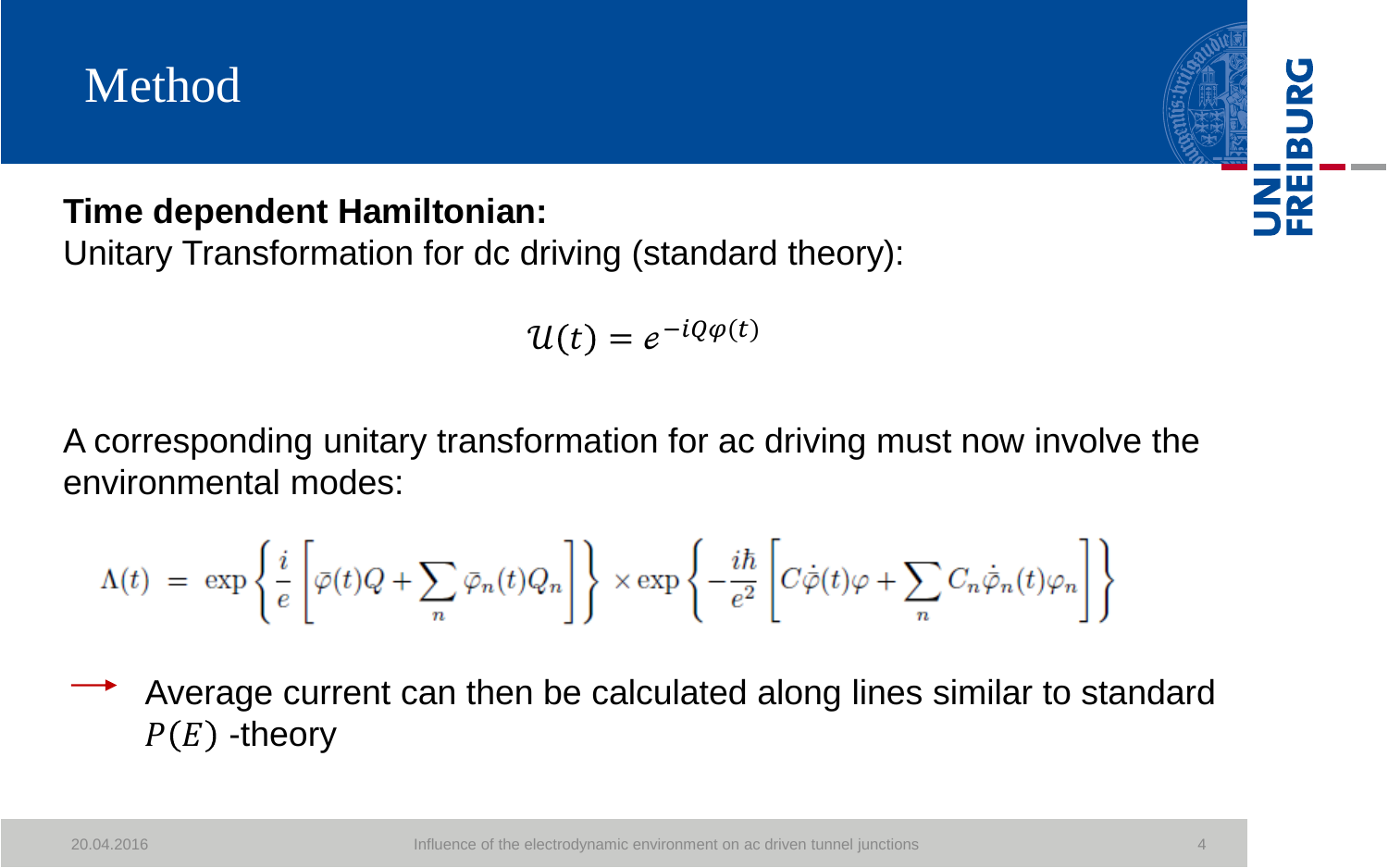## Average Current

**Results for:**  $V_{ext}(t) = V_{dc} + V_{ac} \cos{(\Omega t)}$ 

Fourier expansion:  $\langle I_{env}(t) \rangle = \sum_{n} I_n e^{-in(\Omega t - \eta)}$ , with fourier components:  $I_n = \frac{1}{2} \frac{Y(n\Omega)}{Y(n\Omega) - in\Omega C} \sum_{k=-\infty}^{\infty} J_k(a)$  $I_0 = \sum_{k=-\infty}^{\infty} J_k^2 \left( \frac{e \Xi V_{ac}}{\hbar \Omega} \right) I_{dc} \left( V_{dc} + k \hbar \Omega / e \right)$  $\times \left\{ \left[ J_{k+n}(a) + J_{k-n}(a) \right] I_{dc}(V_{dc} + k\hbar\Omega/e) \right\}$  $+i[J_{k+n}(a) - J_{k-n}(a)]I_{KK}(V_{dc} + k\hbar\Omega/e)$  $-\frac{i}{2}\delta_{n,1}\Omega C\Xi V_{ac}$ 

Renormalized amplitude of the ac voltage across the junction and suppression of the  $n<sup>th</sup>$  harmonic of the current

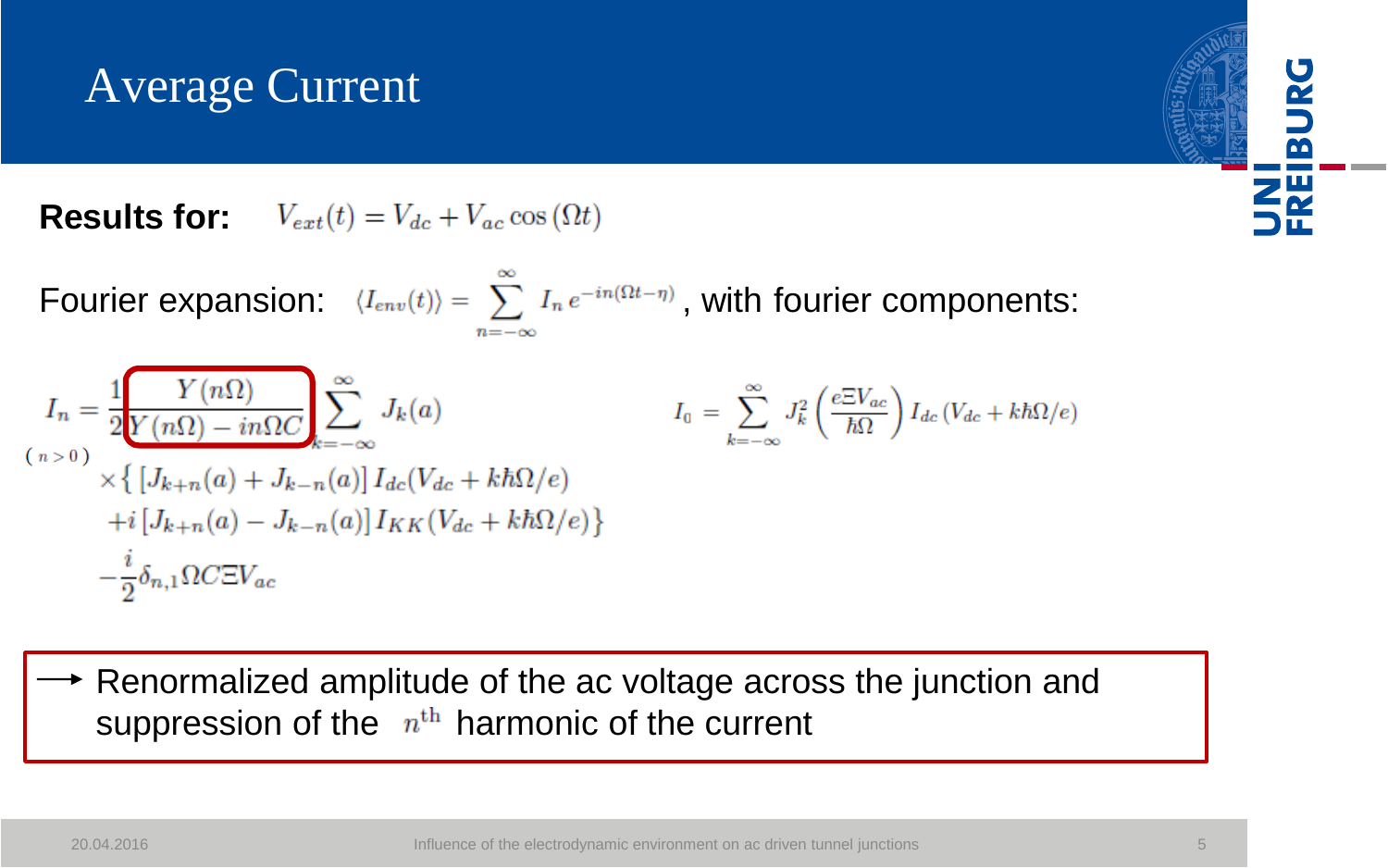## Suppression of higher harmonics

**Results for:**  $V_{ext}(t) = V_{dc} + V_{ac} \cos{(\Omega t)}$ 



*Model circuit: LC-resonator with lead resistance R, inductance L and quality factor*  $Q_f = \frac{\sqrt{L}}{R\sqrt{L}}$  $R\sqrt{C}$ 

*Modulus of the suppression factor of the n th harmonic amplitude for driving at the resonance frequency and quality Factor*  $Q_f = 10$ 

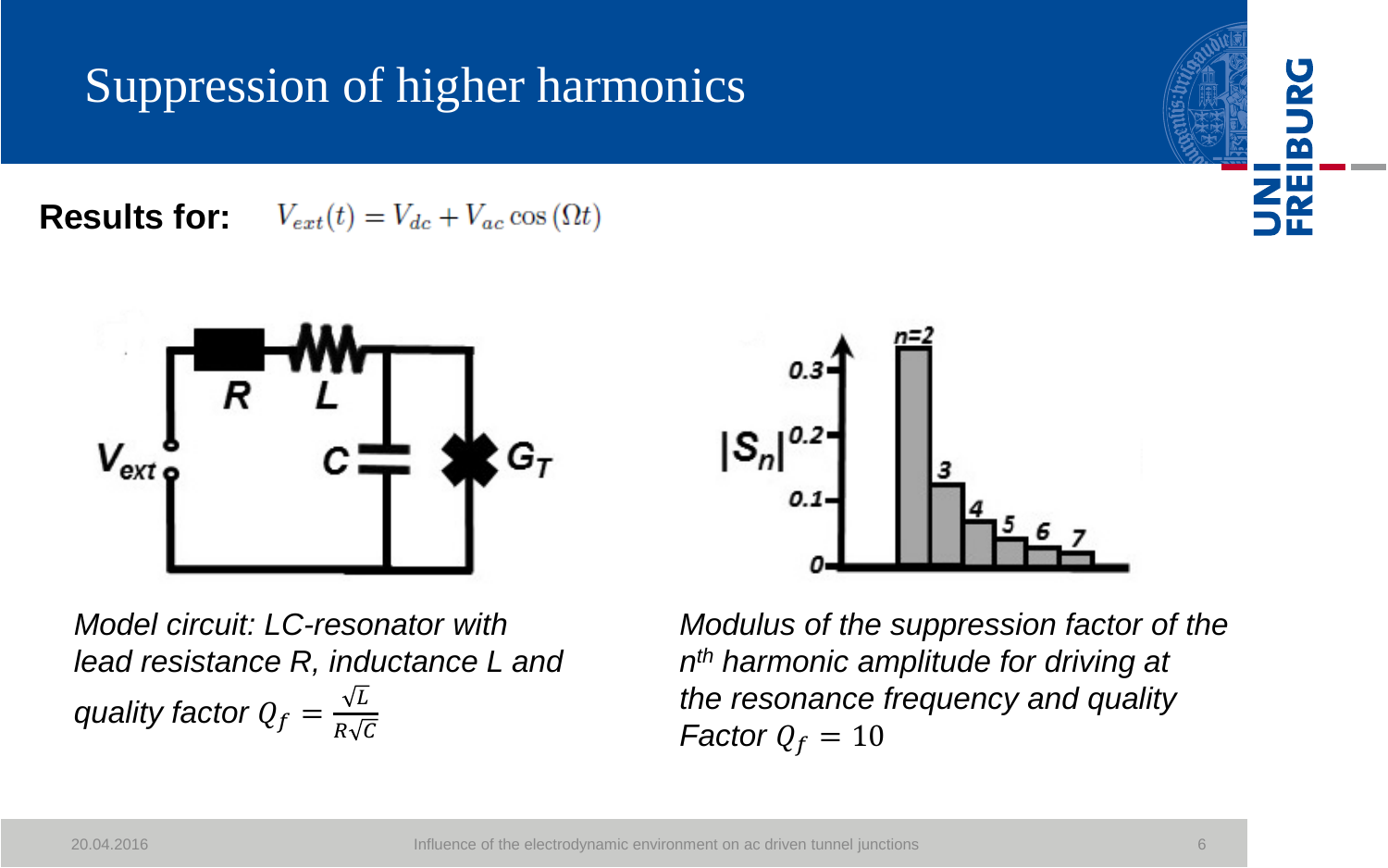## Current Noise

Spectral function of current fluctuations:

 $S(\omega) = \langle \delta I(\omega) \delta I(-\omega) \rangle$ 

Inserting the current fluctuations

 $\delta I(\omega) = Y(\omega)Z_t(\omega)[\delta I_T(\omega) + i\omega C \delta v_N(\omega)]$ 

we find, that the spectral function consists of three contributions

$$
S(\omega) = S_N(\omega) + S_T(\omega) + S_{NT}(\omega)
$$

**1.Johnson-Nyquist noise:**  $\langle \delta v_N(\omega) \delta v_N(-\omega) \rangle$ 

$$
S_N(\omega) = \left[ |\omega C Z_t(\omega)|^2 \frac{2\hbar\omega}{1 - e^{-\beta\hbar\omega}} Y'(\omega) \right]
$$

transmission factor Johnson Nyquist noise of admittance

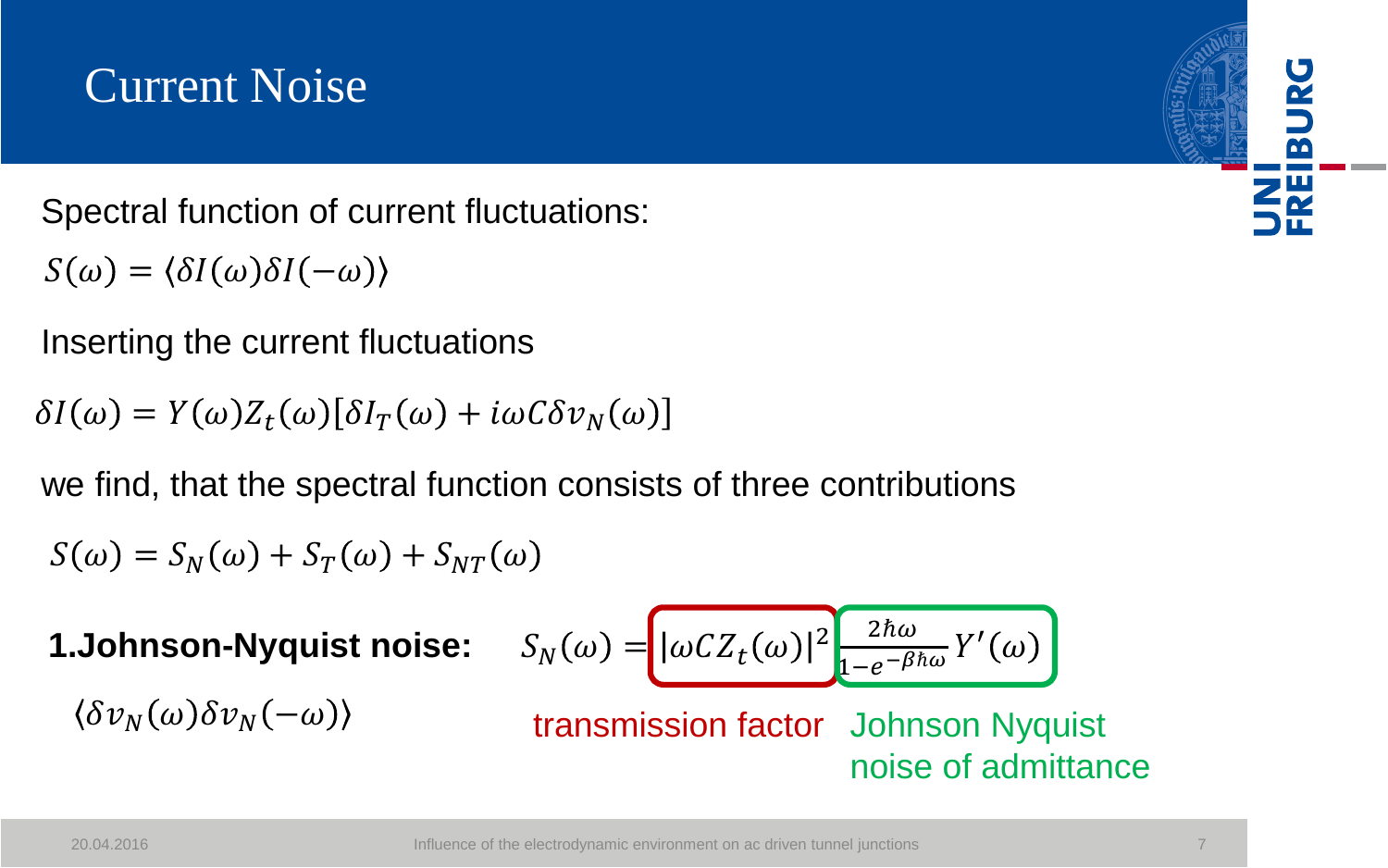

$$
S_{NT}(\omega) = \frac{2e}{1 - e^{-\beta \hbar \omega}} \Xi(\omega)^2 \times \left\{ \sin^2[\eta(\omega)][I(V - \hbar \omega/e) - I(V + \hbar \omega/e)] + \right.
$$

containing:  $Y(\omega)Z_T(\omega) = \Xi(\omega)e^{i\eta(\omega)}$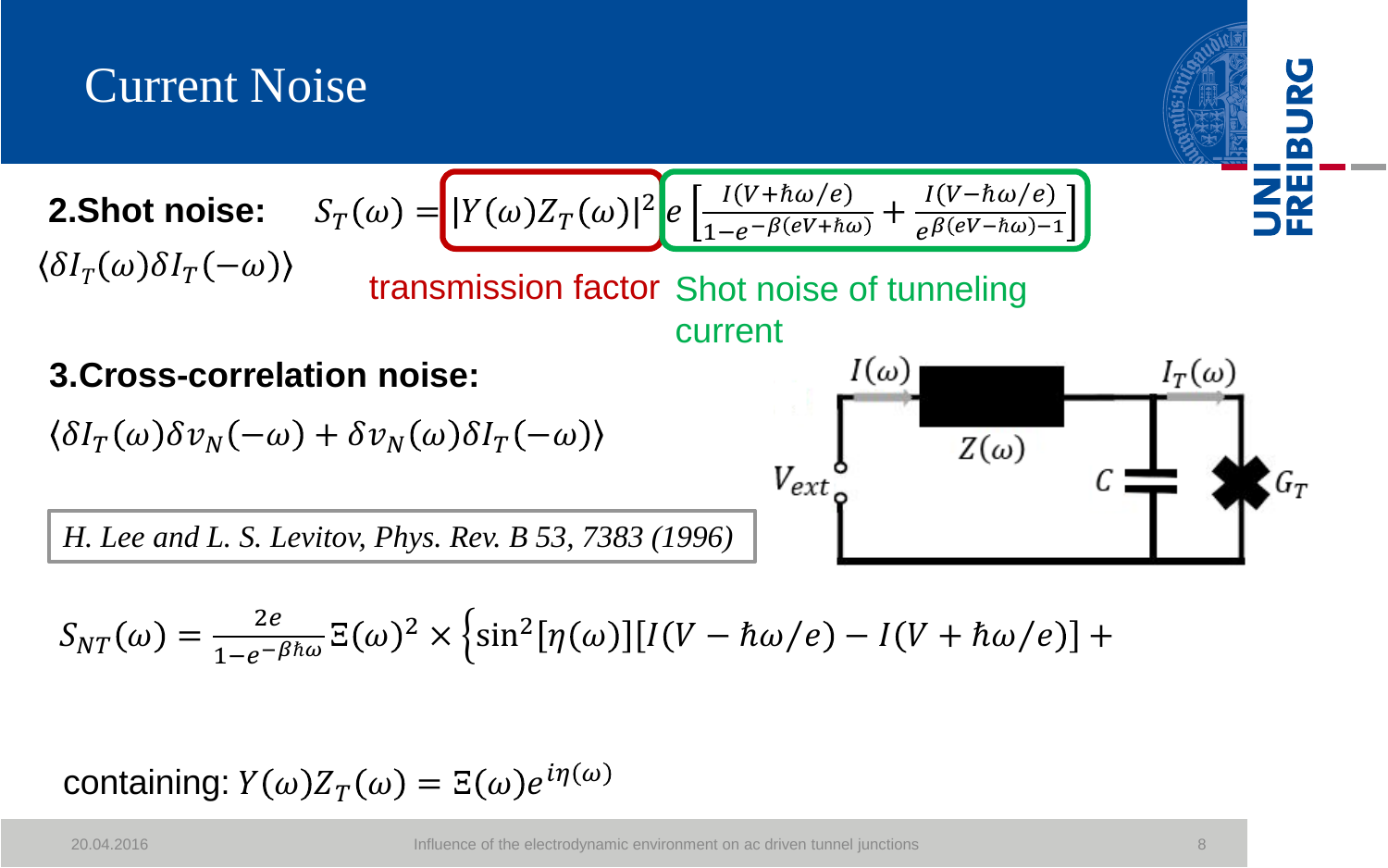## Current Noise LC-Resonator



 $V_{ext}$ 

o`a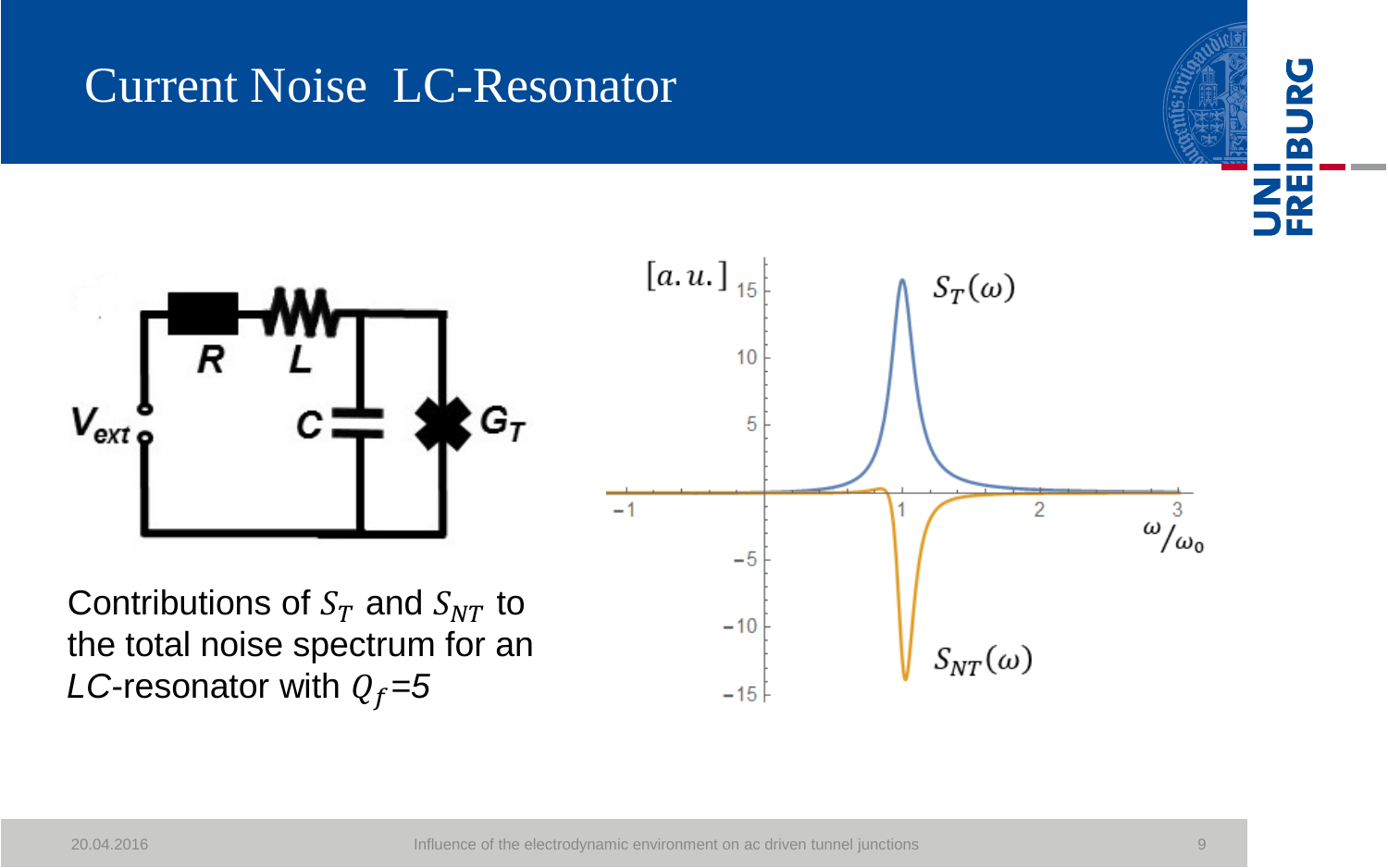## Current Noise LC-Resonator